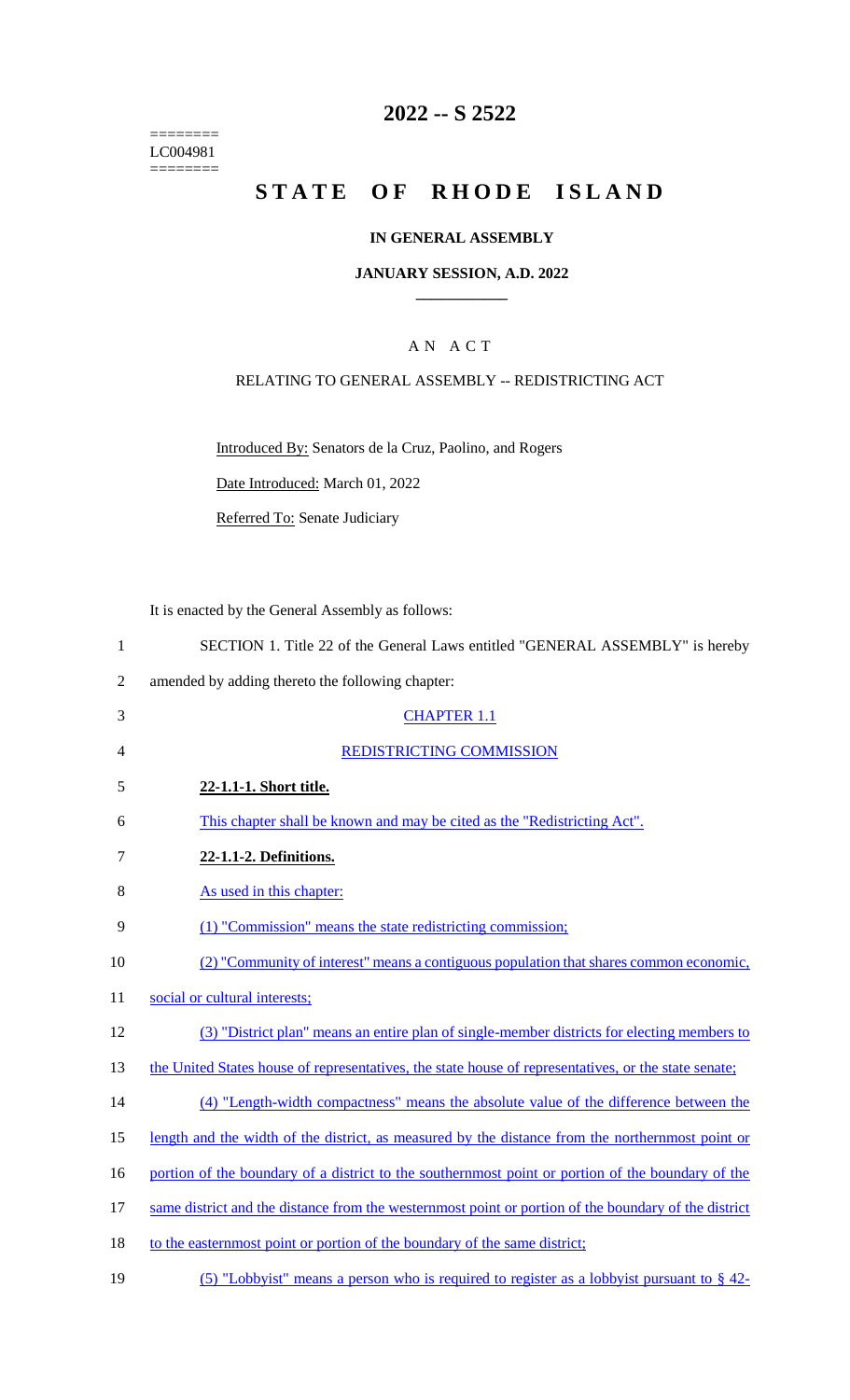1 139.1-4;

| $\overline{2}$ | (6) "Perimeter compactness" means the distance needed to traverse the perimeter boundary            |
|----------------|-----------------------------------------------------------------------------------------------------|
| 3              | of a district;                                                                                      |
| $\overline{4}$ | (7) "Political party" means a political party as defined by $\S 17$ -1-2; and                       |
| $\mathfrak{S}$ | (8) "Public official" means a person elected to an office of the executive or legislative           |
| 6              | branch of the state.                                                                                |
| $\overline{7}$ | 22-1.1-3. State redistricting commission created -- Membership -- Terms.                            |
| 8              | (a) The "state redistricting commission" is created.                                                |
| 9              | (b) The commission is comprised of seven (7) members, appointed as follows:                         |
| 10             | (1) One commissioner appointed by the speaker of the house of representatives;                      |
| 11             | (2) One commissioner appointed by the minority leader of the house of representatives;              |
| 12             | (3) One commissioner appointed by the president of the senate;                                      |
| 13             | (4) One commissioner appointed by the minority leader of the senate;                                |
| 14             | (5) Two (2) commissioners appointed by the state ethics commission, who shall not be                |
| 15             | members of the largest or second largest political parties in the state; and                        |
| 16             | (6) One commissioner appointed by the state ethics commission, who shall be a retired               |
| 17             | justice of the Rhode Island supreme court, or a retired judge of the Rhode Island superior court,   |
| 18             | and who shall chair the commission.                                                                 |
| 19             | (c) Commissioners shall be appointed not later than April 1, 2031 and August 1 of each              |
| 20             | year ending in the number zero thereafter and shall serve until a district plan for each of Rhode   |
| 21             | Island's congressional districts, the house of representatives, and the senate is passed by the     |
| 22             | legislature and approved by the governor and any legal challenges to the district plans, including  |
| 23             | appeals, if any, have been resolved.                                                                |
| 24             | (d) When any member of the commission dies, resigns or no longer has the qualifications             |
| 25             | required for the commissioner's original appointment, that commissioner's position on the           |
| 26             | commission becomes vacant and the chair shall notify the original appointing authority of the       |
| 27             | vacant position. The vacancy shall be filled by appointment by the original appointing authority no |
| 28             | later than fifteen (15) days following notification of the vacancy.                                 |
| 29             | (e) The commission shall meet as necessary to carry out its duties pursuant to this chapter.        |
| 30             | (f) Commissioners are entitled to receive per diem and mileage reimbursement and shall              |
| 31             | receive no other compensation, perquisite or allowance.                                             |
| 32             | 22-1.1-4. Commissioners -- Qualifications -- Limitations.                                           |
| 33             | (a) To qualify for appointment to the commission, a person shall:                                   |
| 34             | (1) Be a qualified elector of Rhode Island; and                                                     |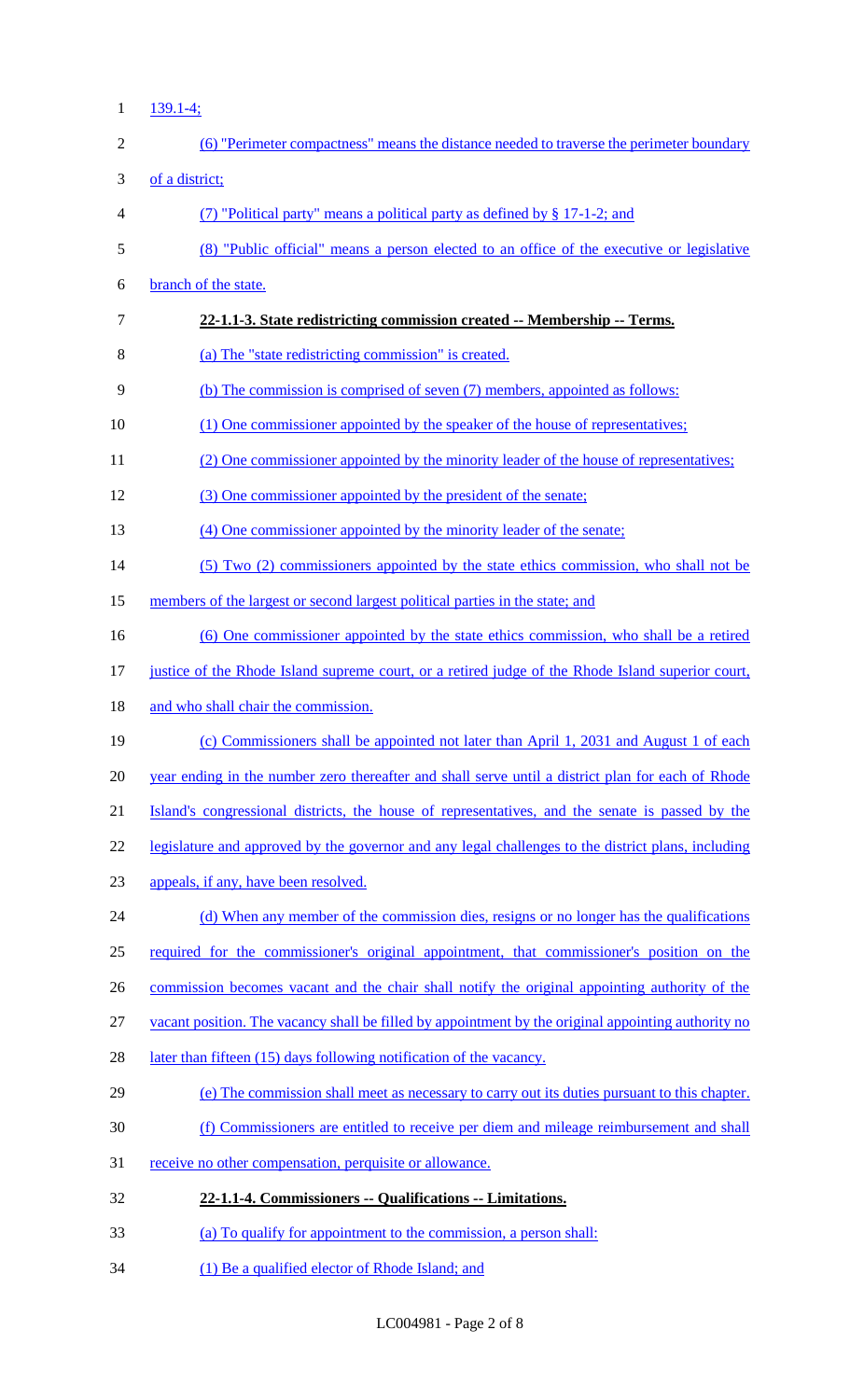| $\mathbf{1}$   | (2) Not be, or in the two (2) years prior to appointment have been, in Rhode Island, any of       |
|----------------|---------------------------------------------------------------------------------------------------|
| $\overline{c}$ | the following:                                                                                    |
| 3              | (i) A public official;                                                                            |
| 4              | (ii) A candidate for public office;                                                               |
| 5              | (iii) A lobbyist;                                                                                 |
| 6              | (iv) An office holder in a political party at the state or federal level;                         |
| 7              | $(v)$ A relative in the first degree of consanguinity of a member of congress, the house of       |
| 8              | representatives or the senate; or                                                                 |
| 9              | (vi) An employee of congress or the state legislature.                                            |
| 10             | (b) Before entering upon the duties of the office of commissioner, a commissioner shall           |
| 11             | review this chapter and take the oath of office, as provided in the constitution of Rhode Island. |
| 12             | 22-1.1-5. Commission -- Powers and duties.                                                        |
| 13             | (a) Beginning April 1, 2031, and every August 1 of each year ending in the number zero            |
| 14             | thereafter, the commission shall:                                                                 |
| 15             | (1) No later than October 15, 2031, and every September 1 of each year ending in the              |
| 16             | number one thereafter, adopt three (3) to five (5) district plans for each of:                    |
| 17             | (i) Rhode Island's congressional districts;                                                       |
| 18             | (ii) The house of representatives; and                                                            |
| 19             | (iii) The senate.                                                                                 |
| 20             | (2) Adopt rules to govern the operation of the commission;                                        |
| 21             | (3) Hold no fewer than six (6) public meetings either virtually or in various counties of the     |
| 22             | state before issuing the district plans as proposed rules for public comment;                     |
| 23             | (4) Hold no fewer than six (6) public rule hearings, either virtually or in various counties      |
| 24             | of the state, for the purpose of adopting district plans;                                         |
| 25             | (5) Conduct all meetings pursuant to the requirements of chapter 46 of title 42 ("open            |
| 26             |                                                                                                   |
| 27             | meetings");                                                                                       |
|                | (6) Contract for legal and technical assistance in the creation of alternative district plans;    |
| 28             | and                                                                                               |
| 29             | (7) Compile, index, maintain and provide public access to the commission's record for each        |
| 30             | district plan it adopts.                                                                          |
| 31             | (b) Beginning April 1, 2031, and every August 1 of each year ending in the number zero            |
| 32             | thereafter, the commission may:                                                                   |
| 33             | (1) Develop, adopt and promulgate the rules for public hearings; and                              |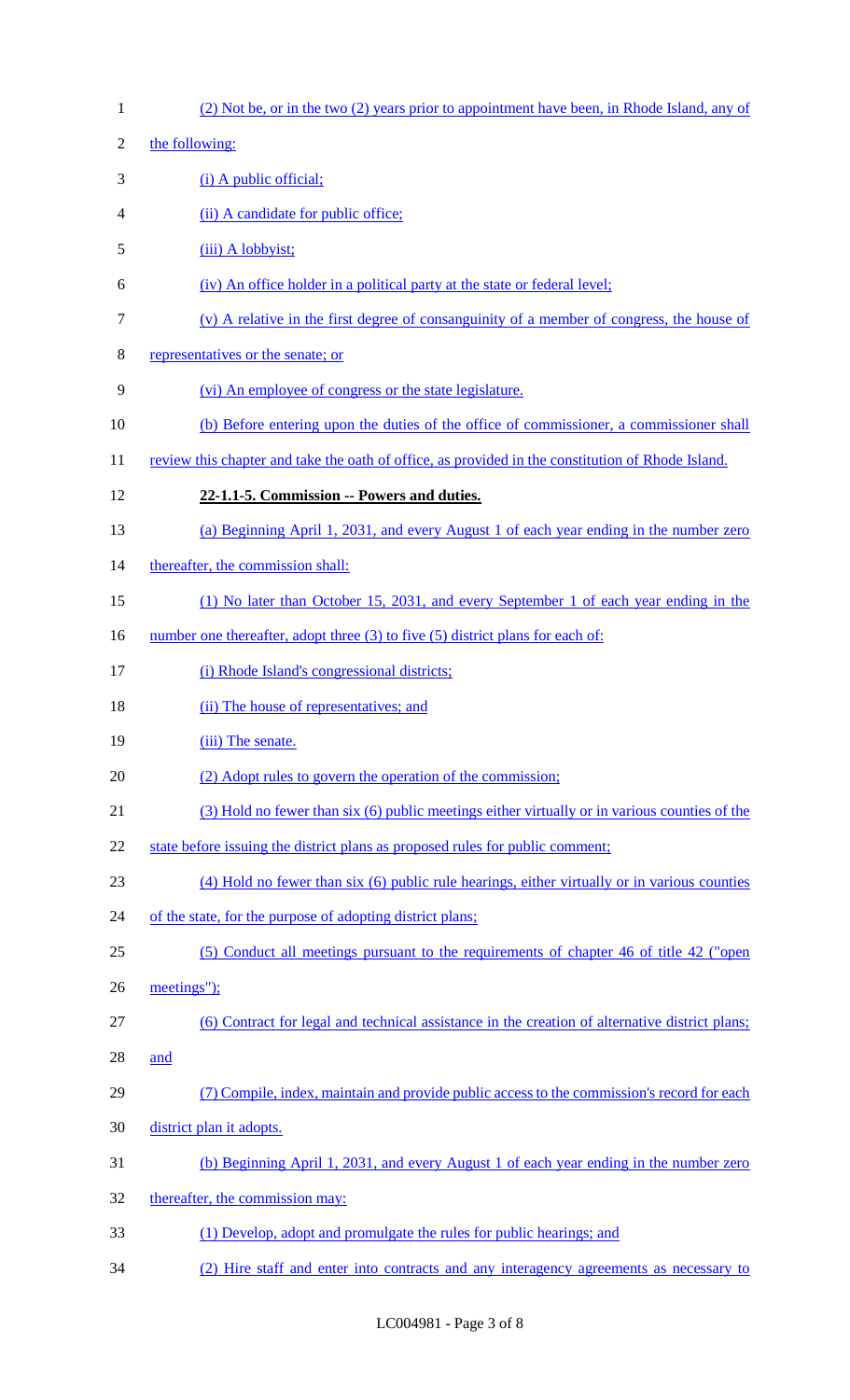- 1 accomplish the duties set forth in this section.
- **22-1.1-6. Commission meetings before proposing district plans.**  (a) Before the commission issues proposed district plans for public comment, the commission shall hold no fewer than six (6) public meetings at which the commission shall receive testimony, documents and information regarding the identification of communities of interest and other testimony, documents and information regarding the creation of district plans. The 7 commission shall provide the public with notice not later than thirty (30) days before these meetings, and the notice shall include information about how the public may participate and submit testimony, documents and information. The commission shall hold meetings either virtually or in various regions across the state, and in each of the five (5) counties of the state. (b) The commission shall compile, index, maintain and provide public access to all testimony, documents and information received in the meetings conducted before issuing proposed 13 district plans, for public comment. 14 (c) The proposed district plans, that the commission issues for public comment, shall be 15 based, in part, on the testimony, documents and information received. **22-1.1-7. District plans -- Requirements and prohibitions.**  (a) When proposing or adopting district plans, the commission shall: 18 (1) Create district plans composed of single-member districts; (2) Create district plans composed of contiguous territory; provided that, districts that meet only at the points of adjoining corners are not contiguous; and 21 (3) Comply with all applicable federal laws. (b) When proposing or adopting district plans, the commission may use, rely upon or reference the most recent federal decennial census data provided by the United States census bureau as well as other reliable sources of demographic data, as determined by a majority of the commission. 26 (c) When proposing or adopting district plans, the commission shall not: (1) Propose or adopt district plans to favor a political party or incumbent; (2) Use, rely upon or reference partisan data, such as voting history or party registration 29 data; provided that, voting history in elections may be considered to ensure that the district plan complies with applicable federal law; (3) Create district plans to intentionally dilute the representation of communities of interest; or (4) Create district plans to intentionally preserve the cores of existing districts; provided, however, that district plans may intentionally preserve the cores of existing districts as long as the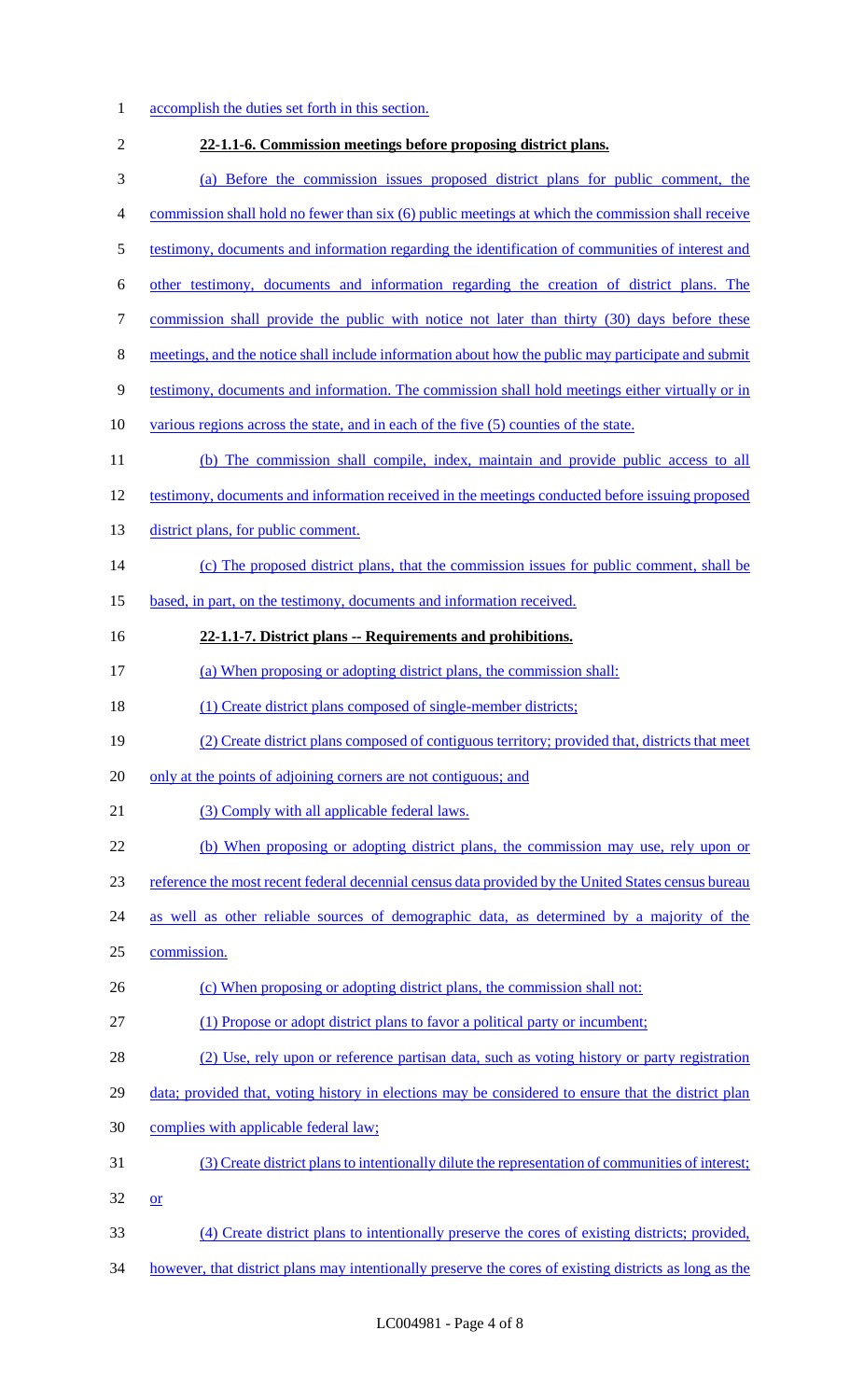- 1 district plan meets all other requirements provided by this section.
- 2 (d) When proposing or adopting district plans for congressional districts, the commission
- 3 shall ensure that congressional districts are as equal in population as practicable.
- 4 (e) When proposing or adopting district plans for the house of representatives, and the
- 5 senate, the commission shall create districts that are as close to equal in population as possible;
- 6 provided that, any deviation from equal population across districts shall not exceed plus or minus
- 7 five percent (5%) and shall be based on:
- 8 (1) Compliance with applicable federal law;
- 9 (2) Consideration of tribal government;
- 10 (3) The avoidance of diluting the representation of communities of interest;
- 11 (4) The avoidance of fragmenting governmental subdivisions; or
- 12 (5) The preservation of the core of existing districts; provided that, the district plan meets
- 13 all other requirements provided by this section.
- 14 (f) When a district plan satisfies all of the requirements provided by this section, the
- 15 commission shall adopt those district plans, that are most compact, as determined by a measure of
- 16 length-width compactness or perimeter compactness. The absolute compactness values computed
- 17 for individual districts may be cumulated for all districts in a plan to compare the overall
- 18 compactness of two (2) or more alternative redistricting plans for the state or for a portion of the
- 19 state. The total perimeter distance computed for individual districts may be cumulated for all
- 20 districts in a plan to compare the overall compactness of two (2) or more alternative redistricting
- 21 plans for the state or for a portion of the state.
- 22 (g) Based on length-width compactness, a district shall be most compact when the length
- 23 of the district and the width of the district are equal.
- 24 **22-1.1-8. Commission adoption of district plans.**
- 25 The commission shall adopt three (3) to five (5) district plans for each of Rhode Island's
- 26 congressional districts, the house of representatives, or the senate at an open meeting. After the
- 27 commission adopts the district plans, the commission shall:
- 28 (1) Provide written evaluations of each district plan that address the satisfaction of the
- 29 requirements set forth in this chapter, the ability of racial and language minorities to elect
- 30 candidates of their choice, a measure of partisan fairness and the preservation of communities of
- 31 interest; and
- 32 (2) Indicate which district plan for each of Rhode Island's congressional districts, the house
- 33 of representatives and the senate, best satisfies the requirements of § 22-1.1-7. The commission
- 34 shall explain its selection for each indicated district plan in the written evaluation accompanying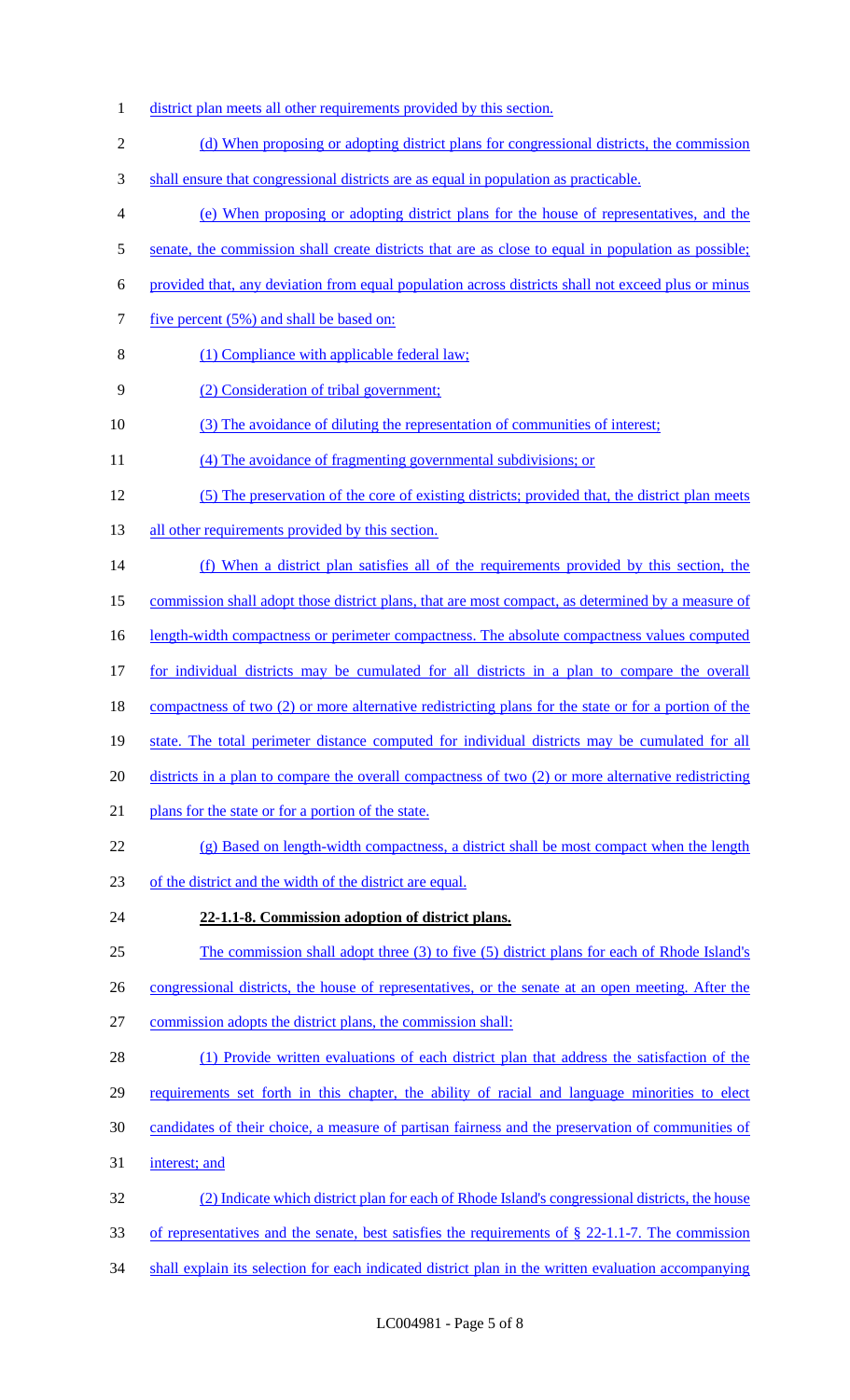- 1 the indicated district plan.
- 2 **22-1.1-9. Legislative selection of district plans.**  3 (a) The commission shall deliver its adopted district plans for Rhode Island's congressional 4 districts, the house of representatives and the senate, all accompanying written evaluations and all 5 accompanying concise explanatory statements to the secretary of the senate and the clerk of the 6 house by October 15, 2031, and every September 1 of each year ending in the number one 7 thereafter. 8 (b) The legislature may select one district plan from each set of district plans and pass the 9 selected district plans without amendment and present the plans to the governor for approval. 10 (c) If the legislature does not select one district plan, from any one set of district plans, 11 pursuant to subsection (b) of this section, then the legislature shall select, pass without amendment 12 and present to the governor for approval, the district plan for that set that the commission indicated 13 best satisfies the requirements of § 22-1.1-7. 14 **22-1.1-10. Judicial review.**  15 (a) A person who submitted data, views, or arguments, orally or in writing, at a public 16 hearting conducted by the commission may file a notice of appeal in the supreme court asking for a 17 review of any district plan adopted by the commission. A notice of appeal shall be filed within 18 thirty (30) days after the commission adopts the district plan being appealed. The notice of appeal 19 shall name the commission as appellee and shall identify the district plan from which the appeal is 20 taken. A person who submitted data, views, or arguments, orally or in writing, at a public rule 21 hearing conducted by the commission and whose rights may be directly affected by the appeal may 22 appear and become a party, or the supreme court may, upon proper notice, order any person to be 23 joined as a party. 24 (b) Upon the filing of a notice of appeal, the appellant shall cause a copy of the notice of 25 appeal to be served upon the commission in the manner prescribed by the supreme court rules of 26 appellate procedure. Within thirty (30) days after service of the notice of appeal or such further 27 time as the supreme court may specify, the commission shall certify to the supreme court the 28 complete commission rulemaking record; provided that, the parties and the commission may 29 stipulate that only a specified portion of the commission rulemaking record shall be certified to the 30 supreme court for review on appeal. 31 (c) The appeal shall be heard on the commission rulemaking record, and the supreme court 32 shall not permit the introduction of new evidence addressed to any of the issues presented at the 33 hearing before the commission. 34 (d) The burden shall be on the appellant to show that the district plan appealed from,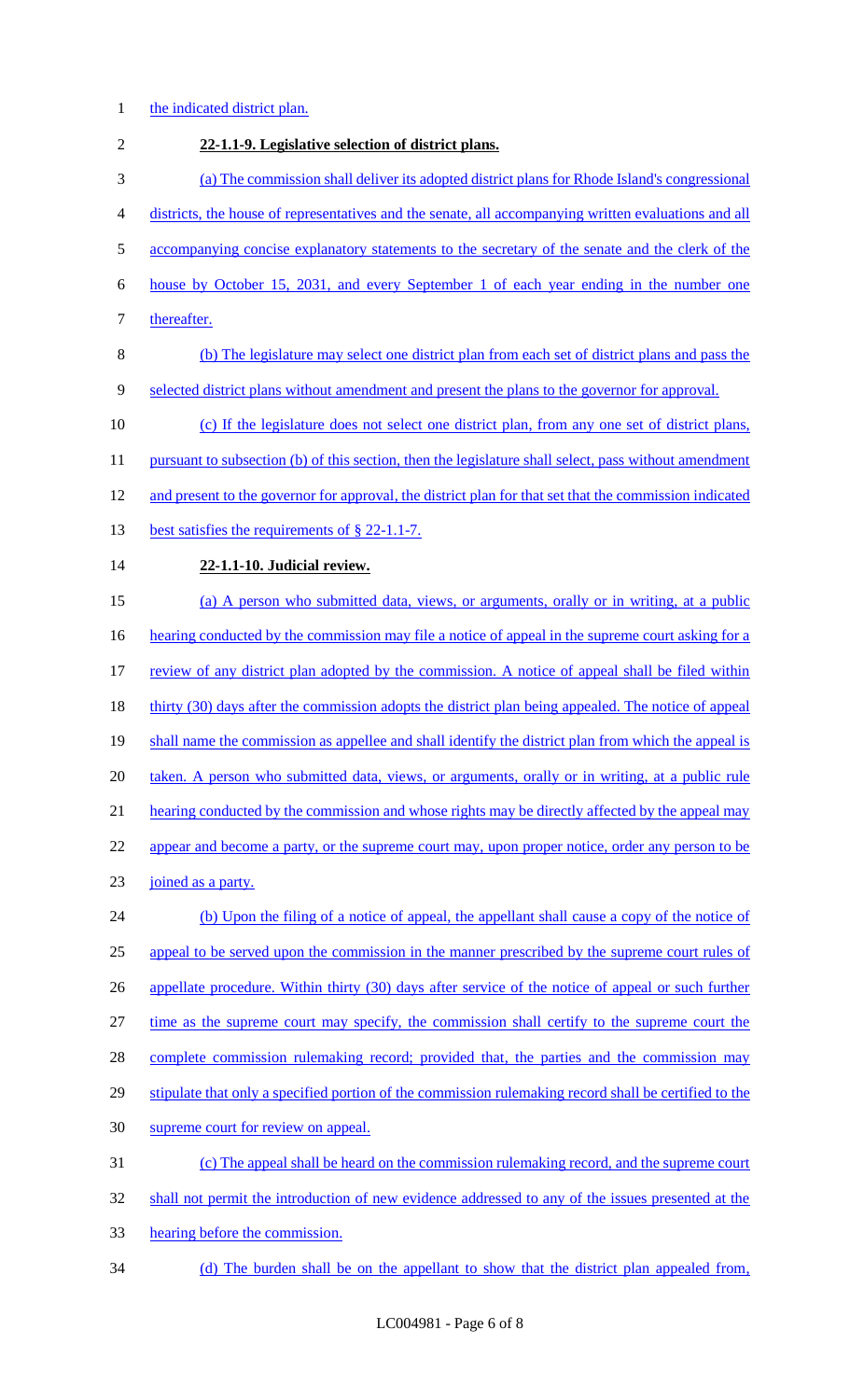- 1 violates applicable law, is arbitrary or capricious or is not supported by substantial evidence.
- 2 (e) The supreme court shall have no power to modify the district plan appealed from, but
- 3 shall either affirm or annul and vacate the same. If the supreme court either affirms or annuls a
- 4 district plan, the supreme court may remand the matter to the commission for any further necessary
- 5 administrative proceedings. Proceedings in the supreme court shall be governed by the provisions
- 6 of this chapter and by the supreme court rules of appellate procedure.
- 7 (f) During the pendency of an appeal, the supreme court in its discretion may stay or
- 8 suspend adoption by the legislature of any district plan subject to appeal.
- 9 (g) The supreme court shall not award fees to the prevailing party unless required by federal
- 10 <u>law.</u>
- 11 SECTION 2. This act shall take effect upon passage or June 30, 2022, whichever date is
- 12 later.

#### ======== LC004981 ========